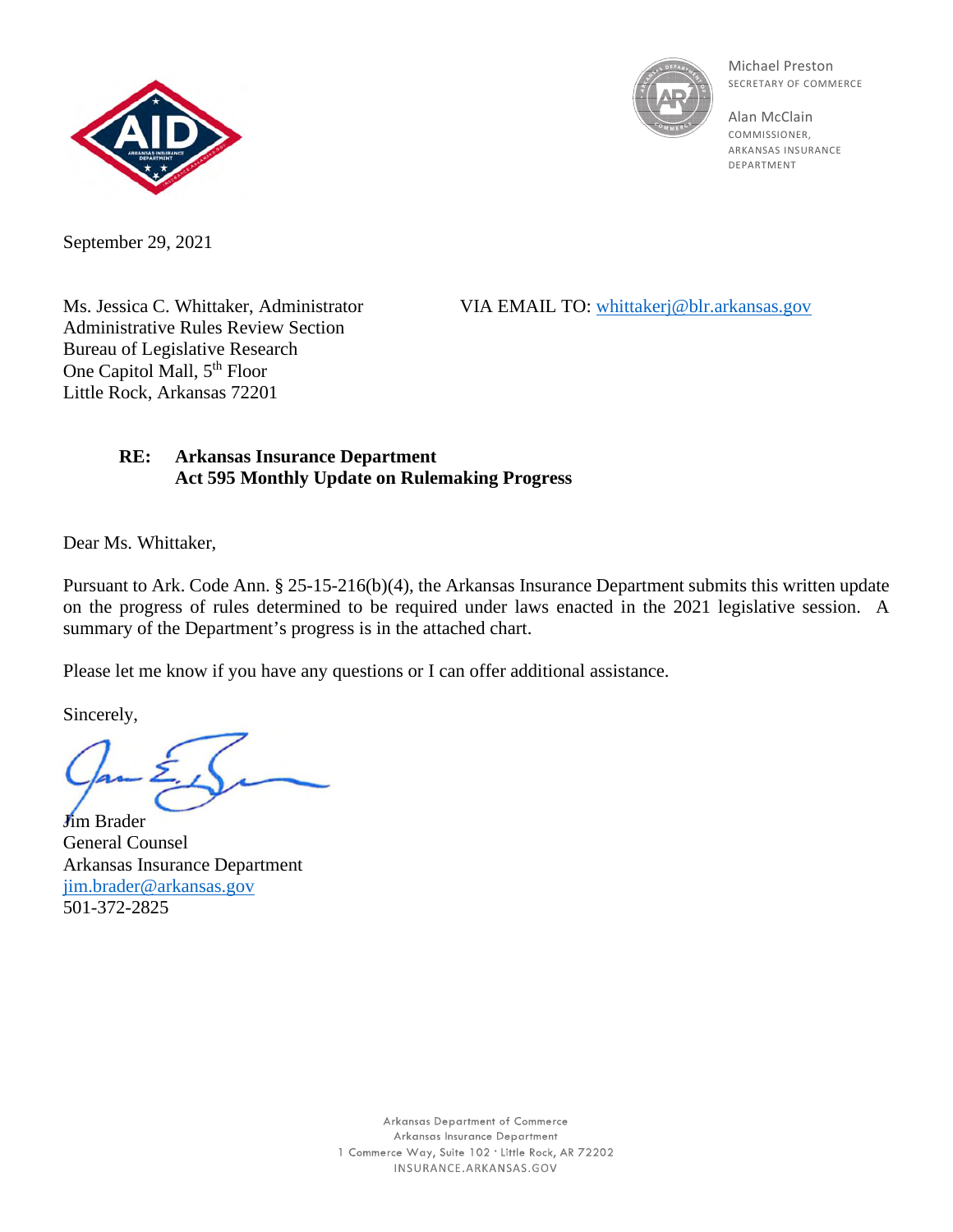## **ARKANSAS INSURANCE DEPARTMENT Act 595 Monthly Status Report**

**I.** The following Acts from the 2021 legislative session require rulemaking and were included in the *Report on the Acts of the 2021 Regular Session Requiring New Rulemaking.* The Arkansas Insurance Department ("AID") will be taking the following rulemaking actions for these Acts:

| Act         | <b>Rule Name</b>                               | <b>Rule</b>   | <b>Summary of Law &amp; Status</b>                                                                                                                                                                                                                                                                                                                                                                                                                                                                                                        | <b>Action</b>         |
|-------------|------------------------------------------------|---------------|-------------------------------------------------------------------------------------------------------------------------------------------------------------------------------------------------------------------------------------------------------------------------------------------------------------------------------------------------------------------------------------------------------------------------------------------------------------------------------------------------------------------------------------------|-----------------------|
|             |                                                | <b>Number</b> |                                                                                                                                                                                                                                                                                                                                                                                                                                                                                                                                           |                       |
| Act<br>665  | Pharmacy<br>Audits                             | 118           | The purpose of this Rule is to comply with Act 655 of<br>2021 to issue a required rule to enforce the pharmacy<br>bill of rights as well as to make required rule changes<br>consistent with changes to definitions made this session<br>in Act 655 of 2021, to apply our PBM rule to self-funded<br>plans and also to establish a network adequacy standard<br>consistent with federal law.<br>Status: Internal pre-promulgation approvals obtained;<br>Public comment period expected to begin within 30<br>days.                       | Amend Rule            |
| Act<br>1018 | Insurance<br><b>Business</b><br>Transfer (IBT) | 126           | The Insurance Business Transfer rule ("IBT") satisfies<br>the rulemaking mandate and will govern the application<br>and approval process for one company ("transferring<br>insurer") to develop and implement a plan, subject to<br>approval by the Insurance Commissioner, to transfer<br>some or all of its rights, obligations, and risks on a<br>group of insurance policies, typically older "legacy"<br>policies, another company ("assuming insurer").<br>Status: On ALC Rules agenda in October of 2021.                          | <b>Adopt New Rule</b> |
| Act<br>1054 | PANS/PANDA                                     | 127           | This rule implements Act 1054 and fulfills the Act's<br>rulemaking mandate to AID. Requires health plans to<br>provide coverage for off-label use of intravenous<br>immunoglobulin, also known as "IVIG", to treat<br>individuals diagnosed with pediatric acute-onset<br>neuropsychiatric syndrome and pediatric autoimmune<br>neuropsychiatric disorders associated with<br>streptococcal infection, or both, on or after January 1,<br>2022.<br>Status: Public Comment period opened 8-29-21, Public<br>hearing scheduled for 9-30-21. | <b>Adopt New Rule</b> |
| Act<br>357  | Prescription<br>Eye Drops                      | 120           | Patients suffering from glaucoma and other<br>degenerative eye diseases use daily prescription eye<br>drops to prevent further harm. Many patients,<br>particularly older patients, either spill some portion of<br>the prescription eye drops or waste some portion of the<br>drops due to failure to properly aim the drop into the                                                                                                                                                                                                     | <b>Adopt New Rule</b> |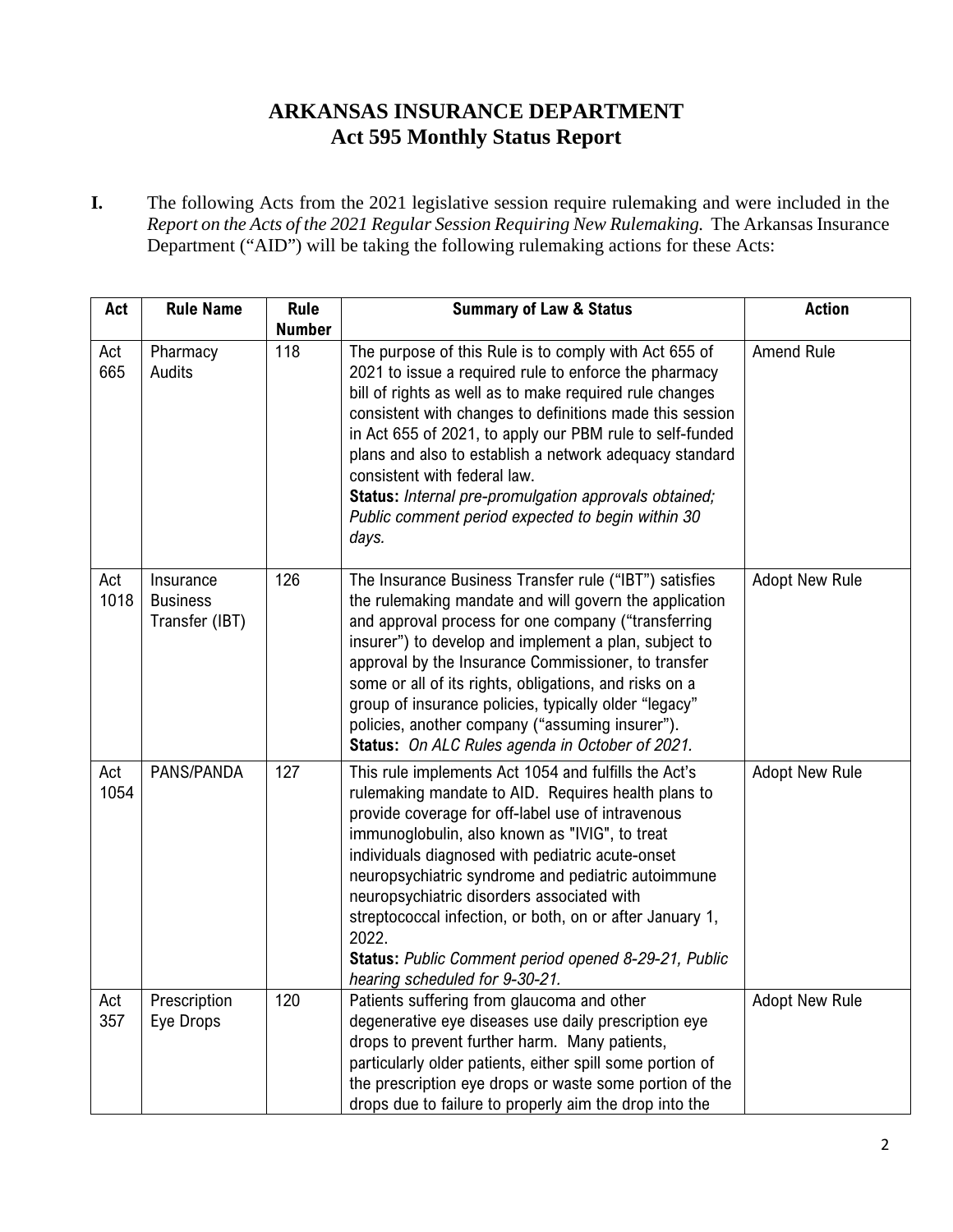|            |                                |        | eye. Such patients are then at risk of running out of<br>their drops before a health benefit plan will provide<br>coverage for a refill. Without the availability of early<br>coverage, patients would either have to pay full price for<br>an early refill or go without the drops and risk further<br>endangering their vision. This rule explains when early<br>refills should be allowed.<br>Status: On ALC Rules agenda in October of 2021.                                                                                                         |                       |
|------------|--------------------------------|--------|----------------------------------------------------------------------------------------------------------------------------------------------------------------------------------------------------------------------------------------------------------------------------------------------------------------------------------------------------------------------------------------------------------------------------------------------------------------------------------------------------------------------------------------------------------|-----------------------|
| Act<br>97  | Step Therapy                   | 107    | Act 97 requires healthcare insurers to base step<br>therapy protocols on appropriate clinical practice<br>guidelines or published peer-reviewed data developed<br>by independent experts with knowledge of the condition<br>or conditions under consideration. Acts 97 also ensures<br>that patients have access to a fair, transparent, and<br>independent process for requesting a step therapy<br>protocol exception when the patient's physician deems<br>it appropriate.<br>Status: On ALC Rules agenda in October of 2021.                         | <b>Adopt New Rule</b> |
| Act<br>672 | Credit for<br>Reinsurance      | 65     | Rule 65 also needs to be amended to properly align<br>itself with and support the revised statutory<br>requirements. The proposed amendments to Rule 65<br>provide guidelines and reporting forms for the new<br>process by which unauthorized reinsurers may qualify<br>to post reduced collateral to satisfy state credit for<br>reinsurance standards. Adoption of the revised rule is<br>necessary for the Arkansas Insurance Department to<br>meet national accreditation standards.<br><b>Status:</b> Internal pre-promulgation approvals pending. | <b>Amend Rule</b>     |
| Act<br>343 | Perpetual<br><b>Cemeteries</b> | Rule 2 | Allows perpetual care cemeteries to make a withdrawal<br>from the principal of the permanent maintenance fund<br>once every ten years in order to make capital<br>improvements and infrastructure repairs.<br>Status: Public comment period set for 8-29-21 to 9-30-<br>21.                                                                                                                                                                                                                                                                              | <b>Adopt New Rule</b> |

**II.** The following Acts from the 2021 legislative session require rulemaking and were **not** included in the *Report on the Acts of the 2021 Regular Session Requiring New Rulemaking.* However, AID believes rulemaking in needed for the operation of the laws and will be taking the following rulemaking actions for these laws:

| Act | Agent/Adjustor | 31 | Requires adjuster applicants to complete a minimum of      | Amend Rule |
|-----|----------------|----|------------------------------------------------------------|------------|
| 397 | Licensing      |    | 20 hours of pre-licensing education before taking their    |            |
|     |                |    | Arkansas adjuster examination. Specifies the number of     |            |
|     |                |    | hours in each subject area an adjuster applicant must      |            |
|     |                |    | complete, and a pre-license education course must          |            |
|     |                |    | offer. Clarifies that electronic signatures may be used    |            |
|     |                |    | for all pre-licensing education forms that must be         |            |
|     |                |    | submitted to the Department.                               |            |
|     |                |    | <b>Status:</b> Internal pre-promulgation approvals pending |            |